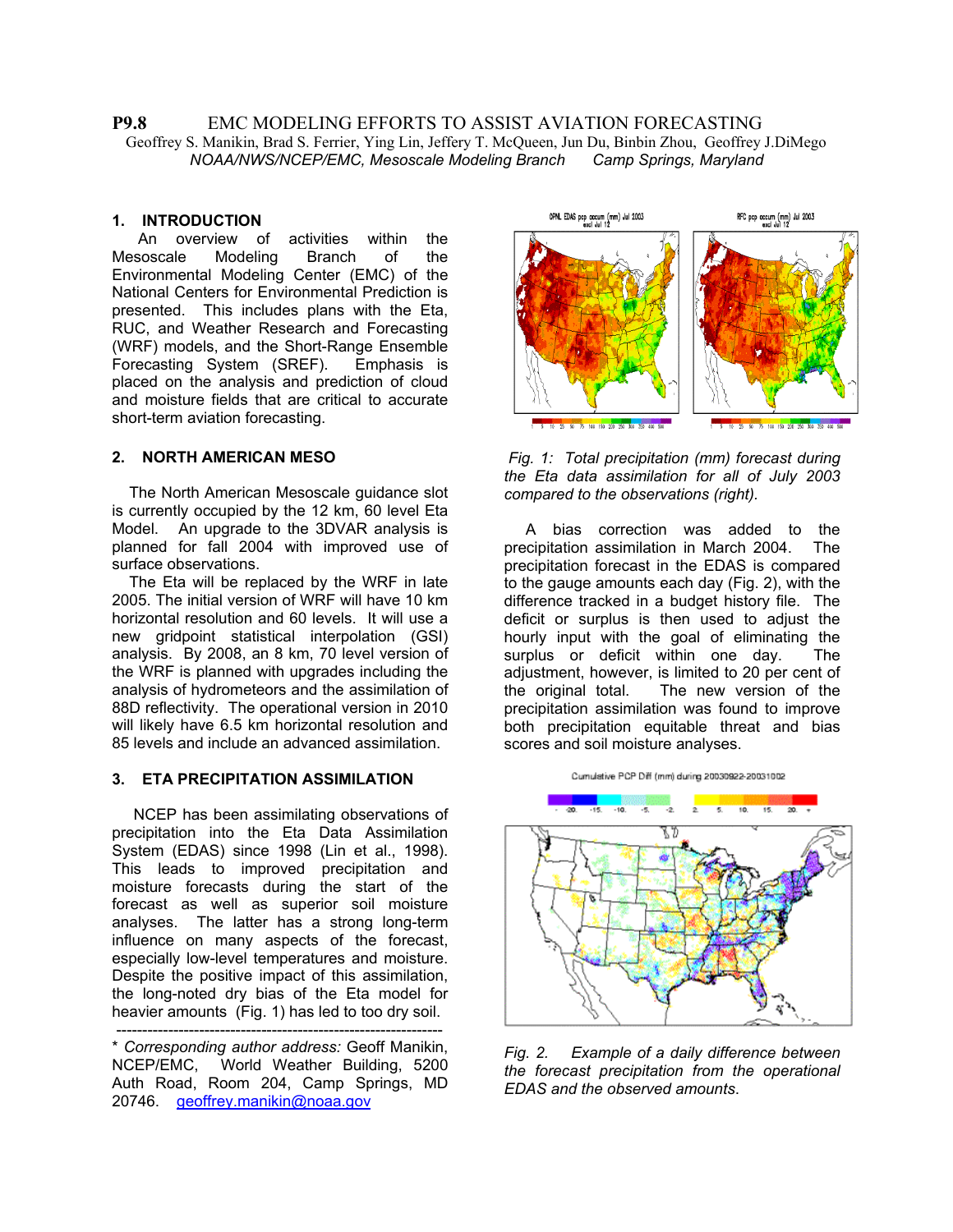# **4. ETA MICROPHYSICS / RADIATION 24-h**

Several upgrades to improve cloud forecasts were made to the Eta microphysics and radiation in the spring of 2003. A legacy piece of code that essentially eliminated the radiative impact of clouds in the lowest 100 mb was removed. Full cycling of hydrometeor fields was added to bring continuity to the microphysical processes in the Eta system; a major upgrade was made to the model microphysics in 2001, but the input and output from the model were not treated in a way fully consistent with the new scheme until this implementation. With this upgrade, it is now possible to generate many new fields, related to clouds and microphysical parameters, from the model. These include column-integrated rain, snow, cloud water, and cloud ice, various three-dimensional mixing ratios, and pressures of cloud bases and tops broken down into convective and non-convective processes, with the former broken down further by shallow (non-precipitating) and deep processes. The complete list is available at [http://www.emc.ncep.noaa.gov/mmb/tpb.spring03/Table1.ht](http://www.emc.ncep.noaa.gov/mmb/tpb.spring03/Table1.htm)  $\frac{m}{2}$  Finally, other changes were made to the grid-scale and convective clouds to attempt to generate more partial cloudiness. More information can be found at <http://www.emc.ncep.noaa.gov/mmb/tpb.spring03/tpb.htm>

The cloud processes in the Eta, however, still tend to have a clear or cloudy binary behavior, so more work is underway to revise the optical properties to generate more partial cloud from both the convective and grid-scale clouds. Fig. 4 shows a test Eta forecast of cloud fraction that has generated many values "in the middle", as opposed to the operational run in Fig.3 in which much of the cloud cover is all or nothing. In addition, the shallow branch of the convective scheme is being modified to base the cloud top more on parcel theory. Some entrainment at cloud top level will also be introduced to the scheme.

Finally, the solar radiation package used in the Global Forecast System (GFS) is being tested in the Eta. This multi-spectral approach has a superior treatment of the interaction between radiation and clouds (Hou et al., 2002) and includes improved representations of the optical properties of cloud water, rain, cloud ice, snow, and aerosols.



*Fig 3. 24-hr fcst. of total cloud fraction from the operational Eta valid 1200 UTC 24 March 2004..* 



*Fig. 4.. Same as in Fig. 3, except for a test version of the Eta with changes designed to increase the amount of partial cloudiness..*

## **5. SREF**

The SREF ran in development at NCEP starting in 1996 and became operational in 2001. The system was conceived to deal with the problem of the success of short-range forecasts being limited by the uncertainty that exists due to initial condition and model errors. The original version of the SREF had 5 Eta members and 5 Regional Spectral Model members with 5 Eta members added in 2003 with the Kain-Fritsch (KF) convective parameterization (Kain and Fritsch, 1993). Unfortunately, this system often lead to distinct clusters of 5 members of each model in situations with major synoptic storms and also unrealistic high probabilities of localized heavy rain in warm-season convective events with weak forcing (Fig. 5)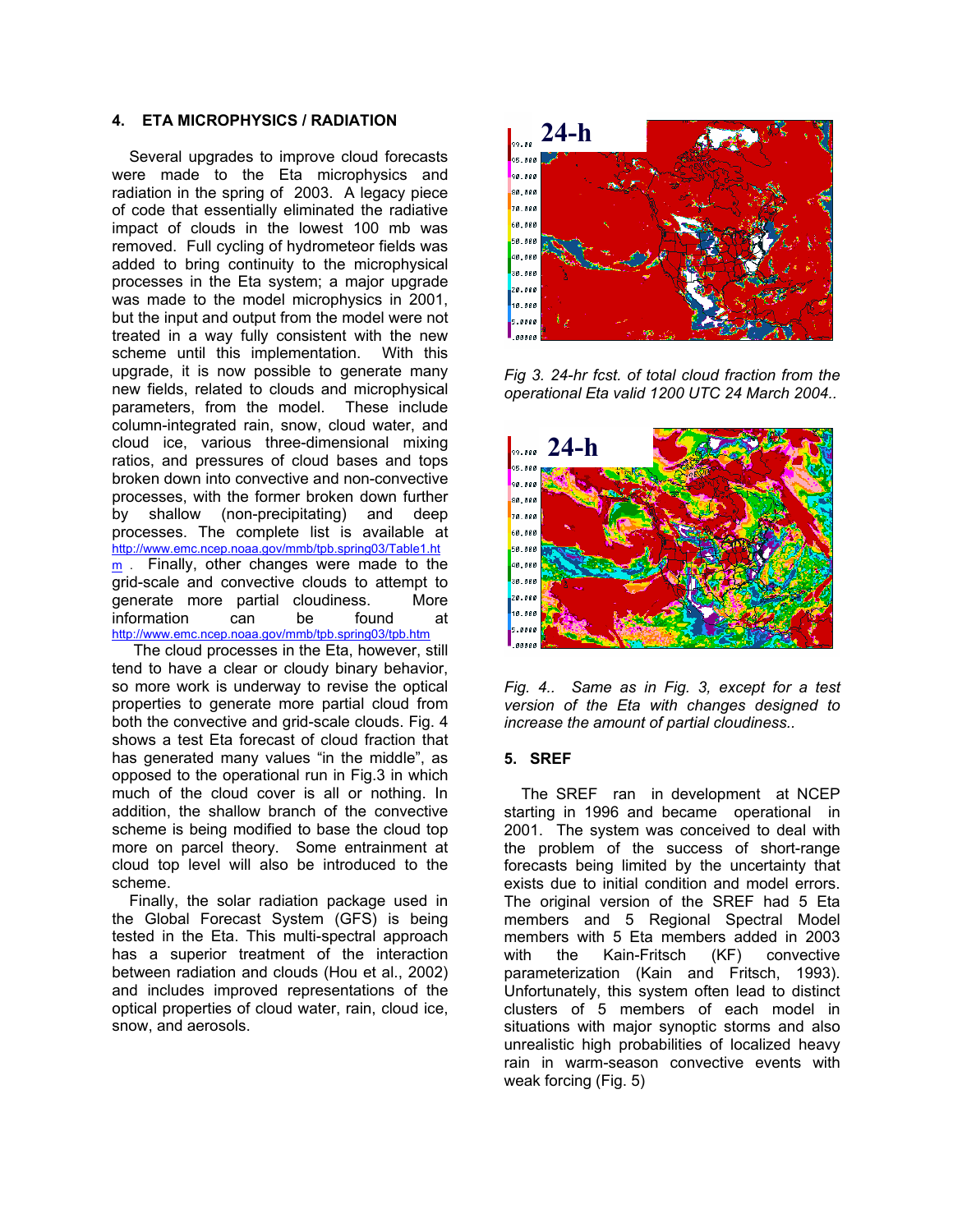

*Fig. 5. 39-hr forecast probability of precipitation exceeding 1 inch in the 24-hr period ending* 

uncertainty associated with both the initial conditions and the model physics. Different versions of the Betts-Miller-Janjic (BMJ) scheme (used the operational Eta) (Betts 1986, Janjic 1994) and KF parameterization in the Eta and the Arakawa-Schubert scheme in the RSM are combined with a new breeding of initial condition perturbations to generate more spread in the system. Bias scores for the ensemble mean are displayed in Fig. 6, and the initial impression is that the new system displays a pronounced dry bias at higher amounts. Bias scores for individual members, however, show that many of the members have a wet bias or no bias at all (Fig. 7). This indicates that the increased spread of the new system is causing the maxima from different members to be predicted in different locations, such that the mean of the system is lower at most individual locations. Bias correction is being developed for the SREF to address this issue; in the meantime, it is recommended that users examine spread and not just the ensemble mean. It is also noted that these scores are for a warm-season period, and initial cold-season results suggest that the mean will be a more useful tool at that time of year.

 The longer-range plans for the SREF system involve using members with various WRF configurations. The tentative plans are to have 20 WRF members with 22 km resolution by October 2006 with the resolution increased to 15 km in 2008. Updates to SREF plans can be found at *[http://www.emc.ncep.noaa.gov/mmb/SREF-Docs](http://www.emc.ncep.noaa.gov/mmb/SREF-docs)* Specific work done by the SREF group to assist in aviation forecasting is detailed in the paper by Zhou et al. (this volume). Aviation-based SREF graphics are available at *[http://www.emc.ncep.noaa.gov/mmb/SREF/FCST/AVN/web](http://www.emc.ncep.noaa.gov/mmb/SREF/FCST/AVN/web_site) [\\_site](http://www.emc.ncep.noaa.gov/mmb/SREF/FCST/AVN/web_site)* .



Fig.6. 48-hour precipitation bias for the *operational Eta (red), old SREF configuration* The new SREF attempts to better sample the *generalisms*, and the new version of the SREF (green)



*Fig.7. Scores for all members of the new SREF. The first set is for all of the BMJ and modified BMJ members, the second set is for the KF members, and the third set is for the RSM members. Precipitation amount thresholds are listed along the x-axis.* 

## **6. RUC**

 The Rapid Update Cycle will continue to provide high-frequency, detailed analyses and short-range forecasts. An upgrade to the analysis code is planned for the fall of 2004 (Benjamin et al, 2004), with the use of the model forecast of boundary layer depth to determine an appropriate depth over which to apply the influence of surface data. Code will be also added to prevent the addition of moist increments to locations at which the model has already moistened the atmosphere through deep convective processes.

 These changes can have dramatic impacts on low-level temperature and moisture forecasts, particularly in locations far removed from raob data. The field of convective available potential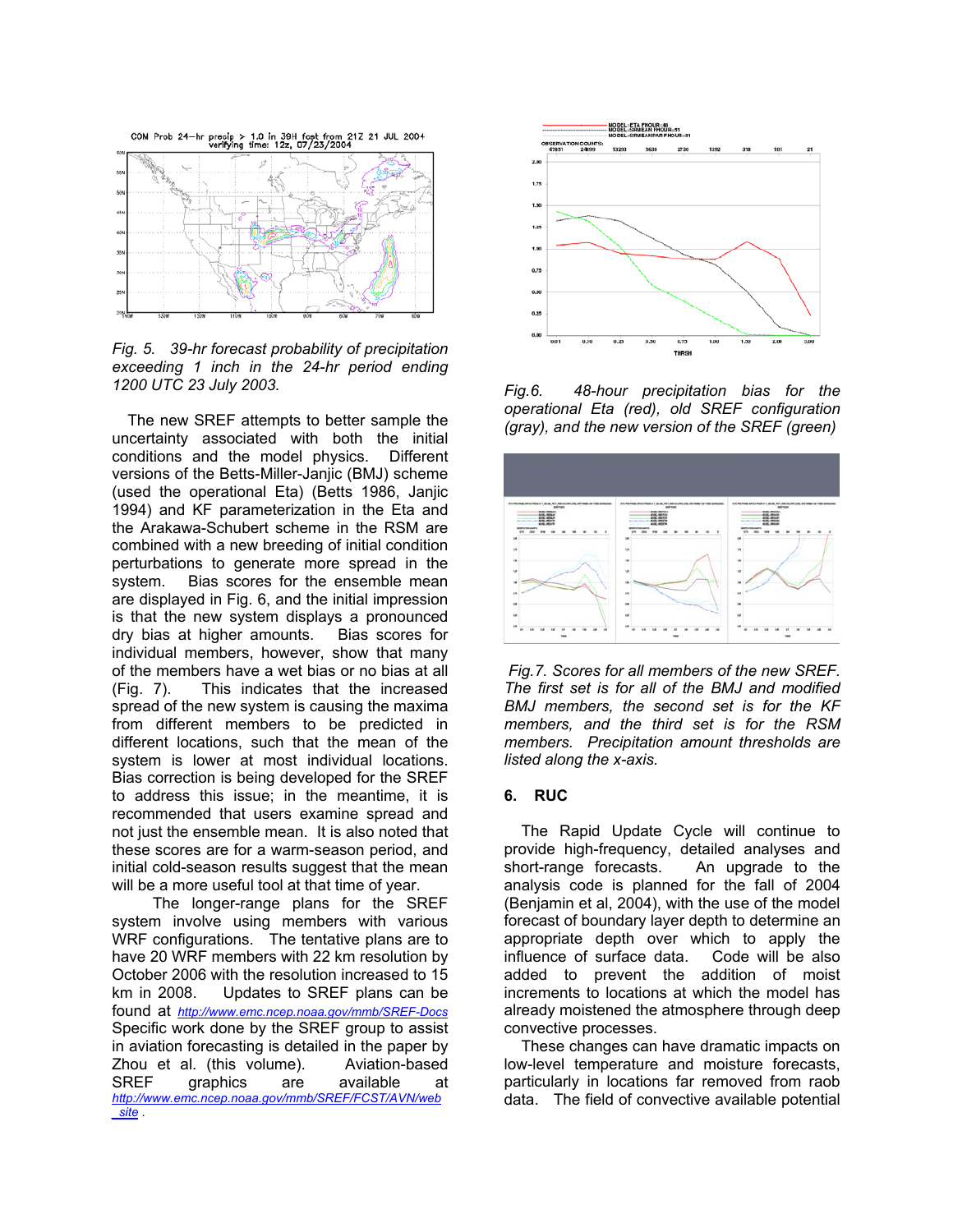energy (CAPE) is especially affected. Fig. 8 compares CAPE analyses from the operational RUC and the version with the new analysis code. The largest discrepancies are found in the area where Oregon, Nevada, and Idaho meet. The operational RUC analysis of CAPE values exceeding 5000 J/kg in that region is certainly incorrect. Observed vertical profiles in that region do not exist, but the corresponding Eta analysis (not shown) indicates that CAPE values were in the 500-1500 range. Further reason to not believe the operational RUC values is shown in Fig. 9 which compares analyzed vertical profiles from a location in that region. The operational moisture structure looks completely unrealistic, while the test run gives a more reasonable mixing of low-level moisture. *Fig. 9 Analysis soundings for Rome, Oregon* 

 Further down the line, a resolution upgrade to 13 km is in development (Benjamin et al., 2004). NCEP testing will begin this fall with the goal of an implementation in the spring of 2005. The latest RUC news can always be found in the user forum at *[http://maps.fsl.noaa.gov](http://maps.fsl.noaa.gov/)* . **7. REFERENCES** 



*potential energy (J/kg) analyses from the operational RUC (top) and test version with new analysis code (bottom) valid 0000 UTC 21 July 2004.* 



*valid 0000 UTC 21 July 2004. Solid lines and top line of parameters represent the operational RUC, while dashed lines and the second line of parameters denote the test version.* 

- Arakawa, A, and W. H. Schubert, 1974: Interaction of cumulus cloud ensemble with the large scale environment, Part I. *J. Atmos.*  Sci*.,* **31**, 674-701
- Benjamin, S, and co-authors. A 13-km RUC and beyond. Recent developments and future plans. Paper J1.6. This volume.
- Benjamin, S., and co-authors. Improved moisture and PBL initialization in the RUC using METAR data. Paper 17.3, *20th Conf on Severe Local Storms*.
- Betts, A. K., 1986: A new convective adjustment scheme. Part I: Observational and theoretical basis*. Quart. J. Roy. Meteor. Soc.*  **112**, 677-692.
- Hou, Y-T., S. Moorthi, and K. Campana, 2002 Parameterization of solar radiation transfer in the NCEP models. NCEP Office Note 441.
- Janjic, Z. I., 1994: The step-mountain eta coordinate model: Further developments of the convection, viscous sublayer, and turbulence closure schemes. *Mon. Wea. Rev*., **122**, 927-945.
- Kain, J. S., and J. M. Fritsch, 1993 :Convective parameterization for mesoscale models: The *Fig. 8. Comparison of convective available* The representation of cumulus convection in numerical models. *Meteor. Monogr*., No. 24, Amer. Meteor. Soc., 165-170